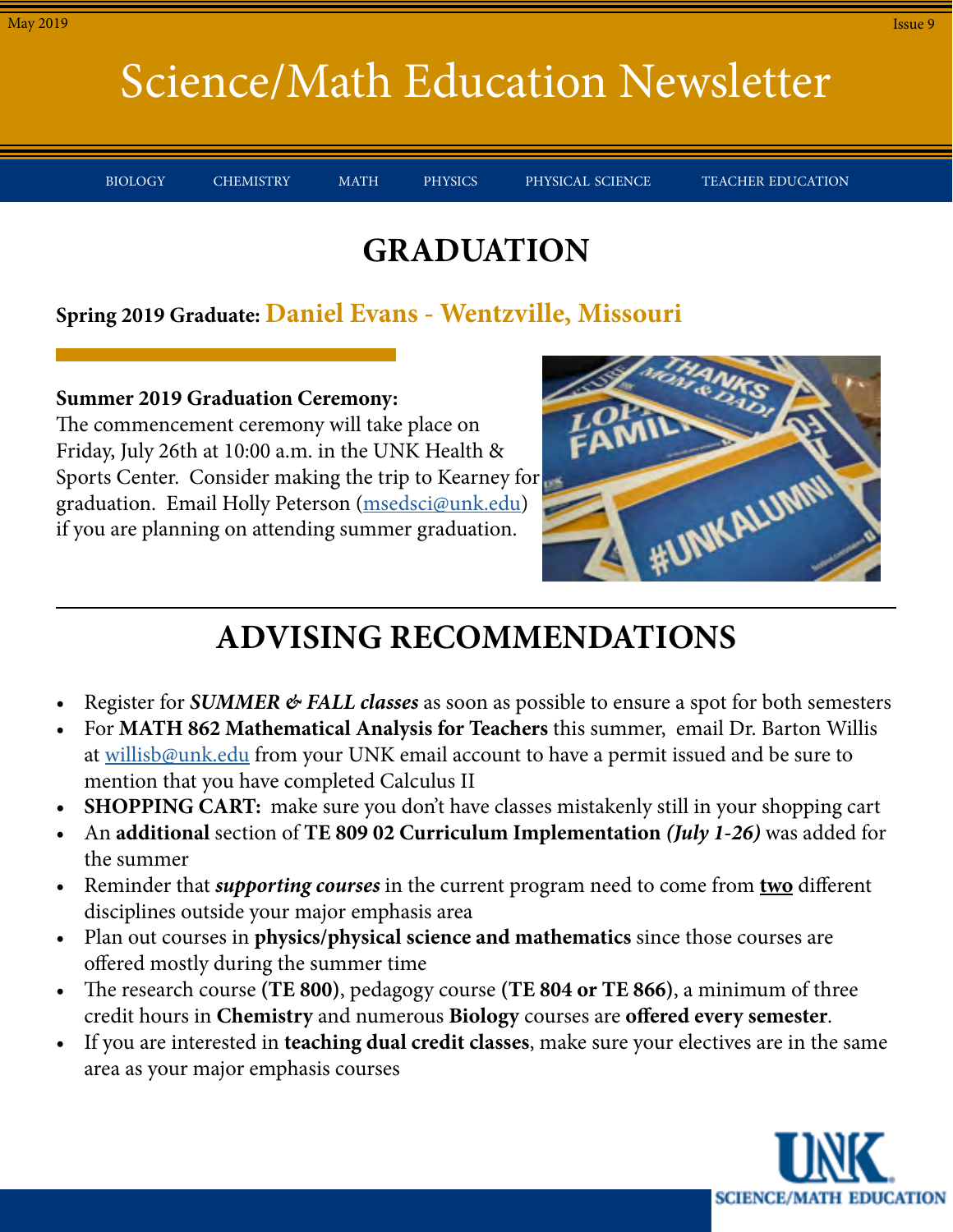BIOLOGY CHEMISTRY MATH PHYSICS PHYSICAL-SCIENCE TEACHER-EDUCATION

#### **FALL COURSES STILL AVAILABLE**

CHEM 805 (1 cr) – Chem Management & Safety for High School Teachers CHEM 864 (2 crs) – Analytical Chemistry for High Multicultural Education School Teachers BIOL 821 – Directed Readings BIOL 827 02 – Biological Statistics BIOL 830P 01 – ST: Vaccines: Concepts & Controversies BIOL 830P 02 – ST: Cell Structure & Function BIOL 830P 07 – ST: Deadly Plants BIOL 838 02 – Essential Human Anatomy BIOL 839 – Human Physiological Systems BIOL 840 01/02 – Infectious Diseases BIOL 846 – Cancer Biology BIOL 854 – Biological Application BIOL 859 – Biology of the Brain BIOL 860 – Concepts of Genetics TE 800 03 - Educational Research TE 804 01/02 – Curriculum Development in TE 886P – Technology Tools for Teachers SMED 888 – Science/Math Education Capstone ELECTIVES ONLY TE 803 01/02 – Philosophy of Education TE 804 01/02 – Curriculum Development in Multicultural Education TE 805P – Overview of Assistive Technology TE 808P (1 cr) – Human Relations TE 877 – Developing Web-Based Educational Environments TE 866 – Technology Tools for Teachers BIOL 881 (1cr) – Current Issues in Biology

## **WHAT TO DO WHEN CLASSES ARE FULL**

Contact the preferred individual for each department to have permits issued or to be placed on a waiting list:

- Teacher Education **(TE)** or Physics/Physical Science **(PHYS)**: Holly Peterson, SCI/MATH Ed Program Coordinator (msedsci@unk.edu or 308.865.8043)
- Biology (BIOL): Brian Peterson or Robyn Schoenebeck, Program Coordinators (msbiology@ unk.edu or 308.865.1589)
- Chemistry (CHEM): Dr. Scott Darveau, Department Chair ([darveausa@unk.edu](mailto:darveausa%40unk.edu?subject=) or 308.865.8491)
- Math **(MATH)**: Dr. Barton Willis, Department Chair (willisb@unk.edu or 308.865.8868)

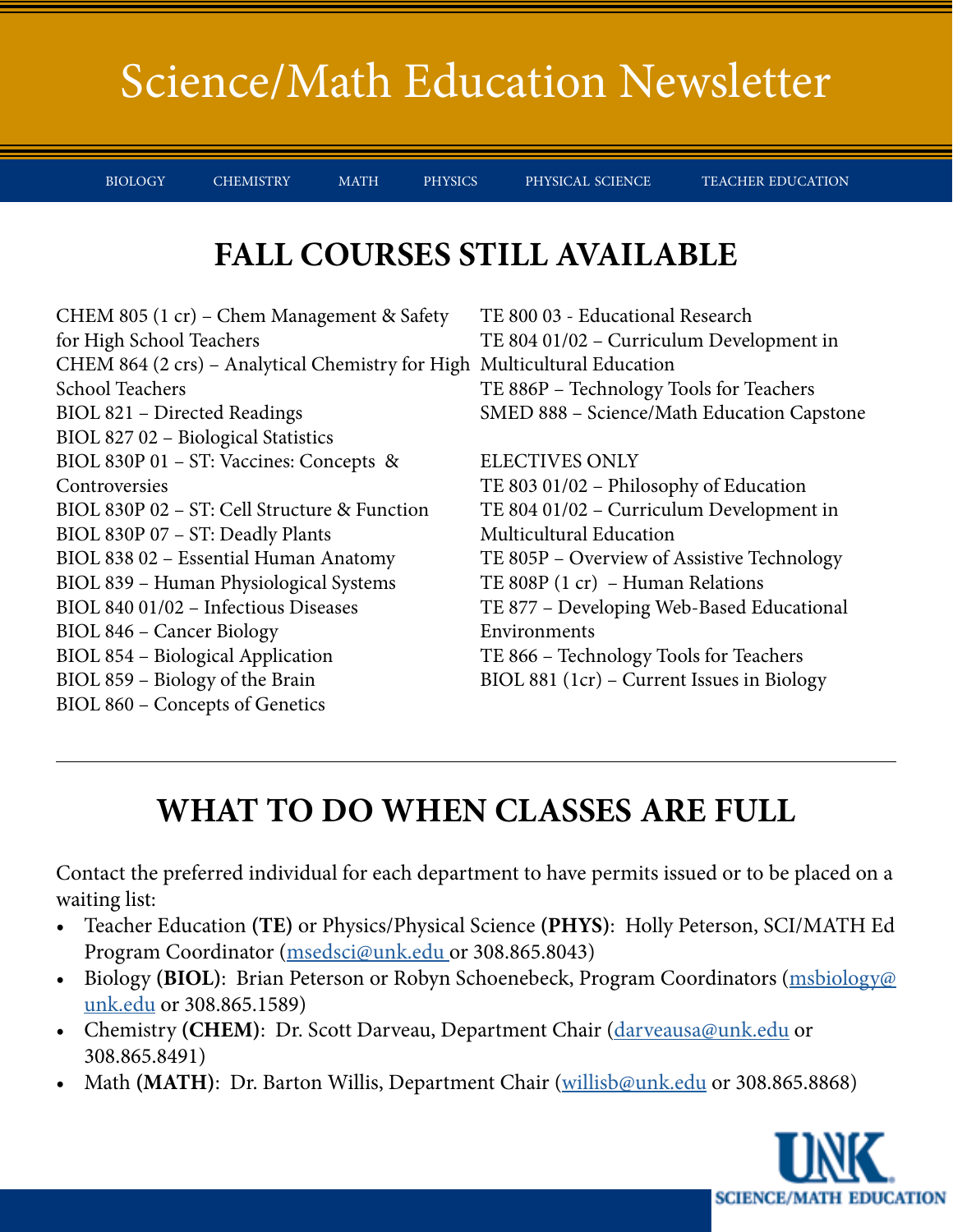BIOLOGY CHEMISTRY MATH PHYSICS PHYSICAL-SCIENCE TEACHER-EDUCATION

#### **UPCOMING DEADLINES**

**May 6th:** Summer semester begins **May 10th**: E-Bill will be sent to student's Lopermail account **May 27th**: **- June 16th:** Written Comprehensive Examination **May 30th**: Tuition and fees due for summer classes **June 15<sup>th</sup>:** Last Day to apply for summer graduation **July 8th - 13th**: Oral Comprehensive Examines (if needed) **July 26th:** Summer Commencement Ceremony @ 10:00 a.m. **August 26th**: Fall semester begins September 26<sup>th</sup>: Tuition and fees due for fall classes



## **NEW CHEMISTRY OPTION**

Starting in the fall of 2019, the program will contain two options, **Integrated Option** *(existing)* or **Chemistry Option** *(NEW)* that students can choose while completing the **Professional Components (9 credit hours) and the Capstone Course (3 credit hours)**

#### **Integrated Option (existing program) – 24 credit hours:**

- Select a major emphasis in Biology, Chemistry, Mathematics, or Physics/Physical Science.
- Earn 12 18 credit hours in one subject area.
- **• Supporting Courses** will need to be from two disciplines outside major emphasis area.

#### **Chemistry Option – 24 credit hours:**

- Earn 18 24 credit hours in chemistry.
- **• Supporting courses** can be from Chemistry, Biology, Mathematics, or Physics/Physical Science.

Current students can switch over to the New Chemistry Option as soon as it comes available by emailing the Graduate Office and asking to switch over to the new Chemistry Option. Email Holly Peterson (msedsci@unk.edu) if you want to see what your program can look like to change to the NEW Chemistry Option.

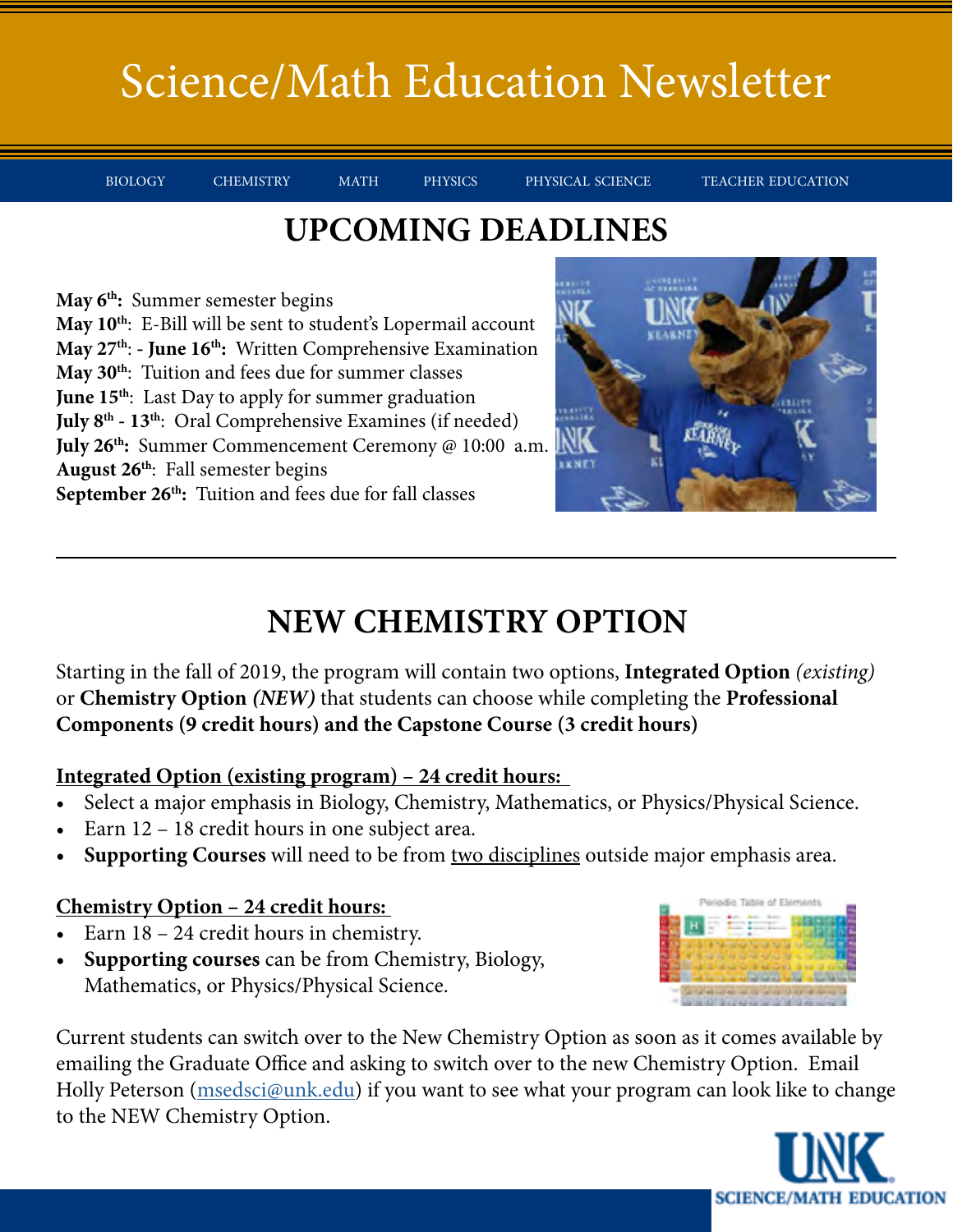BIOLOGY CHEMISTRY MATH PHYSICS PHYSICAL-SCIENCE TEACHER-EDUCATION

#### **2019 NSTA CONFERENCE**

MS Biology Program and MSEd Science/Math Education Program represented UNK at the 2019 National Science Teachers Association Conference held in St. Louis, Missouri this past April by hosting a booth in the exhibitor hall.



*Pictured left: Karen Malmkar MSEd 16'*

*Pictured right: Adraine Wedel MSEd 17'*



*Pictured left: Ashley Hamek MSEd 18'*

*Pictured right: Jay Hentzen, current student*